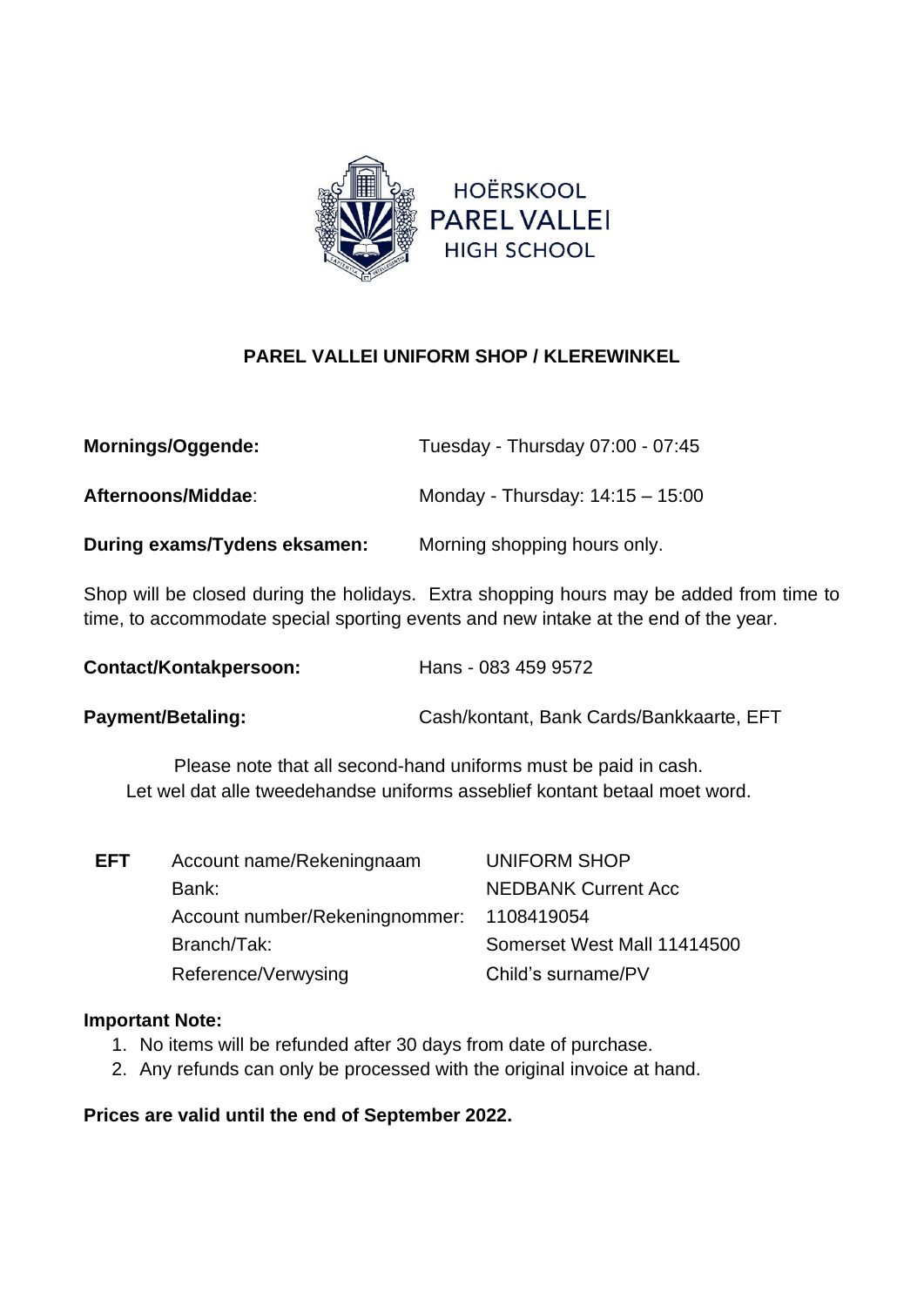| <b>GIRLS &amp; BOYS PAREL VALLEI</b>          |                   | <b>NOTE</b>                     | <b>PRICE</b> |
|-----------------------------------------------|-------------------|---------------------------------|--------------|
| (WINTER & SUMMER)<br><b>Blazer with badge</b> |                   |                                 | 860          |
| <b>Blazer Badge</b>                           |                   | ACCESSORY                       | 90           |
| <b>Blazer button</b>                          |                   | ACCESSORY                       | 8            |
| <b>Tie</b><br>(WINTER)                        |                   |                                 | 100          |
| (WINTER)<br><b>Jersey</b>                     |                   |                                 | 285          |
| <b>Pullover</b>                               | (WINTER & SUMMER) |                                 | 275          |
| <b>Matric jersey</b>                          | (WINTER & SUMMER) | <b>MATRICS ONLY</b>             | 305          |
| <b>Matric pullover</b><br>(WINTER & SUMMER)   |                   | <b>MATRICS ONLY</b>             | 170          |
| <b>Matric tie</b><br>(WINTER)                 |                   | <b>MATRICS ONLY</b>             | 155          |
| <b>Rain Jacket</b><br>(WINTER)                |                   |                                 | 450          |
| <b>Consumers Jacket</b>                       |                   | FOR CONSUMER STUDIES            | 330          |
| <b>Consumers HAT</b>                          |                   | FOR CONSUMER STUDIES            | 70           |
| Cap / Visor                                   |                   |                                 | 95/80        |
| <b>Gloves</b><br>(WINTER)                     |                   |                                 | 40           |
| <b>Scarf</b><br>(WINTER)                      |                   |                                 | 90           |
| <b>T-SHIRT</b>                                |                   | <b>COLOUR SPORT ONLY</b>        | 140          |
| <b>SPORT SHORTS</b>                           |                   | <b>GENERAL SPORTS WEAR</b>      | 165          |
| <b>Swimming cap</b>                           |                   | <b>SQUAD SWIMMERS</b>           | 85           |
| <b>Tracksuit top</b><br>(WINTER & SUMMER)     |                   |                                 | 450          |
| <b>Tracksuit pants</b><br>(WINTER & SUMMER)   |                   |                                 | 275          |
| <b>Sport socks</b>                            |                   |                                 | 100          |
| <b>First team sport sock</b>                  |                   | 1st TEAM HOCKEY                 | 110          |
| <b>Cycle jersey</b>                           |                   |                                 | 450          |
| <b>Cycle socks</b>                            |                   |                                 | 75           |
| <b>GIRLS</b>                                  |                   |                                 |              |
| <b>Blouse</b><br>(SUMMER)                     |                   |                                 | 230          |
| <b>School skirt</b>                           | (WINTER & SUMMER) | IN WINTER WITH STOCKINGS        | 240          |
| Long pants                                    | (WINTER & SUMMER) | WORN WITH BLACK SOCKS           | 335          |
| <b>School socks</b><br>(SUMMER)               |                   |                                 | 40           |
| <b>Sport socks</b>                            | (WINTER & SUMMER) | <b>NETBALL &amp; TENNIS</b>     | 45           |
| Sport top (girls)                             |                   | <b>GENERAL GIRLS SPORT WEAR</b> | 290          |
| <b>Sport skirt</b>                            |                   |                                 | 325          |
| <b>Cheeky pants</b>                           |                   |                                 | 150          |
| <b>Athletic Vest</b>                          |                   |                                 | 280          |
| <b>Swimming costume</b>                       |                   |                                 | 300          |
|                                               |                   |                                 | 170          |
| Jogger                                        |                   | IN WINTER WITH SKIRT            |              |
| <b>Stockings</b><br>(WINTER)                  |                   |                                 | 70           |
| <b>BOYS</b>                                   |                   |                                 |              |
| <b>Summer shirt</b><br>(SUMMER)               |                   |                                 | 160          |
| <b>Sport shirt</b>                            |                   | <b>GENERAL BOYS SPORT WEAR</b>  | 290          |
| <b>Athletic Vest</b>                          |                   |                                 | 280          |